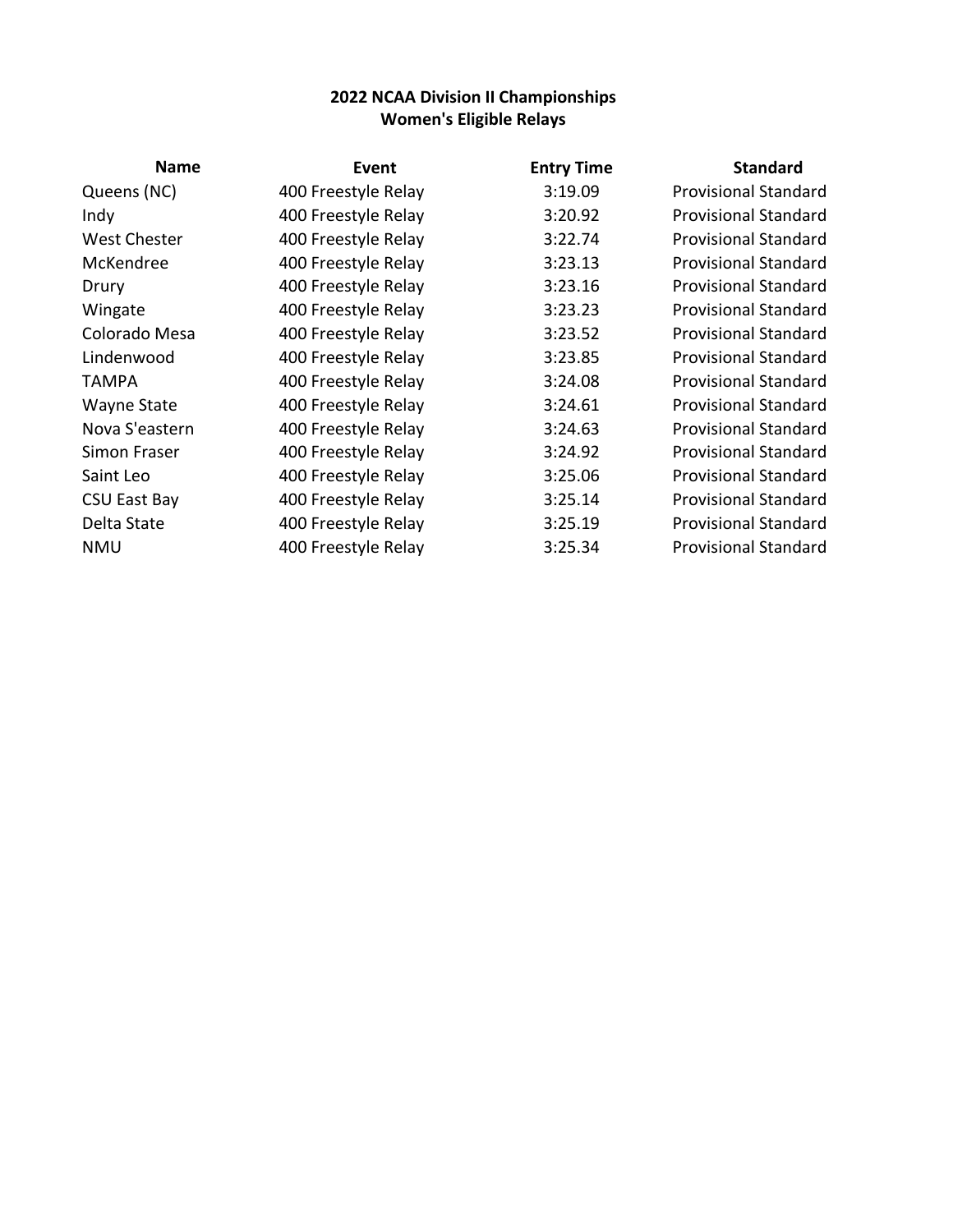| <b>Name</b>         | <b>Event</b>     | <b>Entry Time</b> | <b>Standard</b>             |
|---------------------|------------------|-------------------|-----------------------------|
| Queens (NC)         | 200 Medley Relay | 1:39.59           | <b>Provisional Standard</b> |
| Nova S'eastern      | 200 Medley Relay | 1:39.69           | <b>Provisional Standard</b> |
| Indy                | 200 Medley Relay | 1:40.94           | <b>Provisional Standard</b> |
| Drury               | 200 Medley Relay | 1:40.95           | <b>Provisional Standard</b> |
| Delta State         | 200 Medley Relay | 1:41.24           | <b>Provisional Standard</b> |
| Lindenwood          | 200 Medley Relay | 1:41.39           | <b>Provisional Standard</b> |
| <b>MSU Mankato</b>  | 200 Medley Relay | 1:41.45           | <b>Provisional Standard</b> |
| St. Cloud St.-W     | 200 Medley Relay | 1:41.82           | <b>Provisional Standard</b> |
| <b>West Chester</b> | 200 Medley Relay | 1:41.85           | <b>Provisional Standard</b> |
| Carson-Newman       | 200 Medley Relay | 1:41.86           | <b>Provisional Standard</b> |
| Wingate             | 200 Medley Relay | 1:41.96           | <b>Provisional Standard</b> |
| Colorado Mesa       | 200 Medley Relay | 1:42.47           | <b>Provisional Standard</b> |
| <b>NMU</b>          | 200 Medley Relay | 1:42.49           | <b>Provisional Standard</b> |
| Wayne State         | 200 Medley Relay | 1:42.53           | <b>Provisional Standard</b> |
| Simon Fraser        | 200 Medley Relay | 1:42.74           | <b>Provisional Standard</b> |
| Lynn                | 200 Medley Relay | 1:42.77           | <b>Provisional Standard</b> |
| McKendree           | 200 Medley Relay | 1:42.83           | <b>Provisional Standard</b> |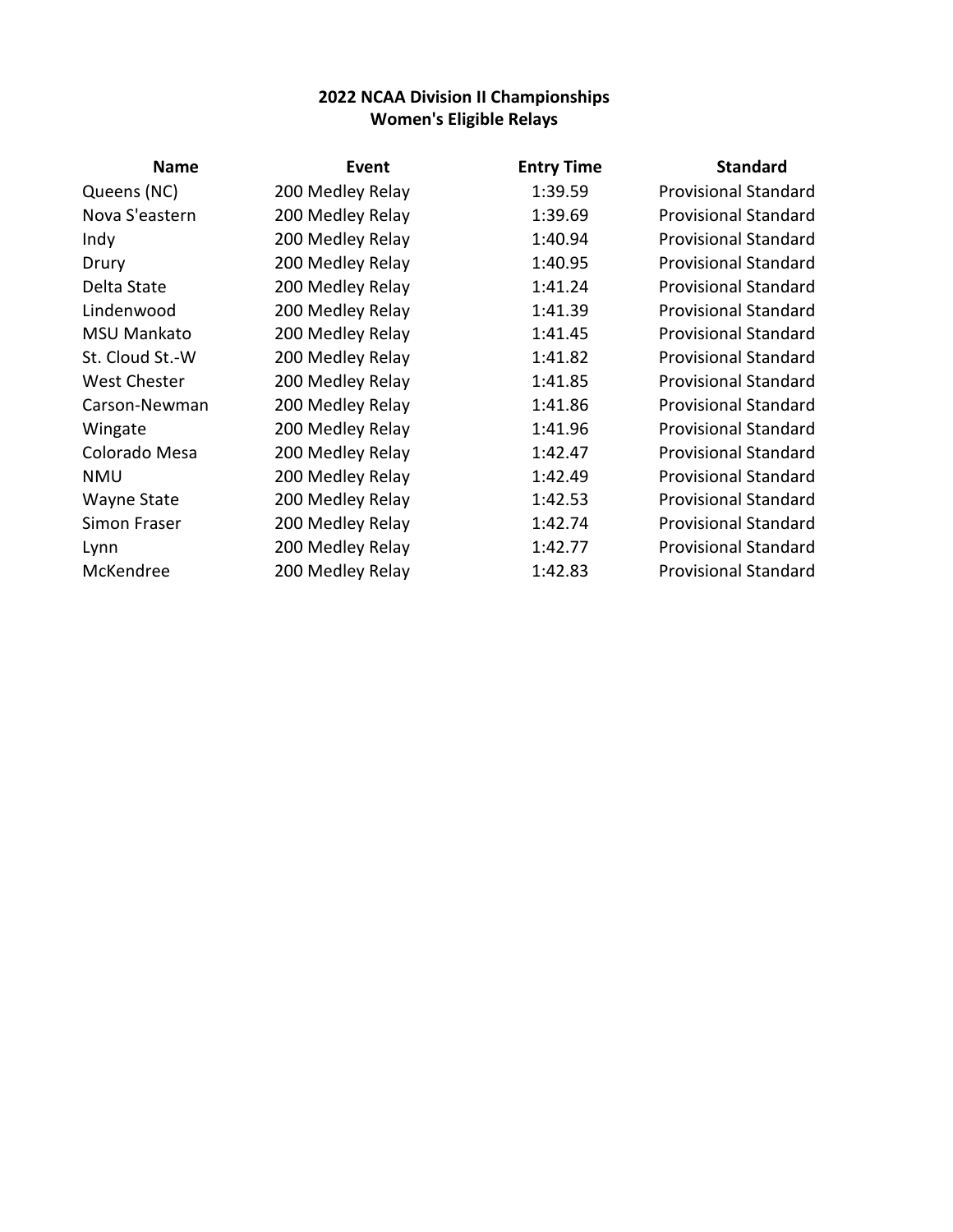| <b>Name</b>         | Event               | <b>Entry Time</b> | <b>Standard</b>             |
|---------------------|---------------------|-------------------|-----------------------------|
| Queens (NC)         | 200 Freestyle Relay | 1:31.40           | <b>Provisional Standard</b> |
| Indy                | 200 Freestyle Relay | 1:31.80           | <b>Provisional Standard</b> |
| Drury               | 200 Freestyle Relay | 1:31.87           | <b>Provisional Standard</b> |
| Lindenwood          | 200 Freestyle Relay | 1:32.37           | <b>Provisional Standard</b> |
| Nova S'eastern      | 200 Freestyle Relay | 1:32.68           | <b>Provisional Standard</b> |
| McKendree           | 200 Freestyle Relay | 1:32.71           | <b>Provisional Standard</b> |
| <b>MSU Mankato</b>  | 200 Freestyle Relay | 1:32.97           | <b>Provisional Standard</b> |
| Delta State         | 200 Freestyle Relay | 1:32.97           | <b>Provisional Standard</b> |
| West Florida        | 200 Freestyle Relay | 1:33.15           | <b>Provisional Standard</b> |
| Wingate             | 200 Freestyle Relay | 1:33.42           | <b>Provisional Standard</b> |
| <b>West Chester</b> | 200 Freestyle Relay | 1:33.48           | <b>Provisional Standard</b> |
| <b>NMU</b>          | 200 Freestyle Relay | 1:33.69           | <b>Provisional Standard</b> |
| Carson-Newman       | 200 Freestyle Relay | 1:33.80           | <b>Provisional Standard</b> |
| Bloomsburg          | 200 Freestyle Relay | 1:33.98           | <b>Provisional Standard</b> |
| <b>UMSL</b>         | 200 Freestyle Relay | 1:34.02           | <b>Provisional Standard</b> |
| Wayne State         | 200 Freestyle Relay | 1:34.03           | <b>Provisional Standard</b> |
| Colorado Mesa       | 200 Freestyle Relay | 1:34.03           | <b>Provisional Standard</b> |
| St. Cloud St.-W     | 200 Freestyle Relay | 1:34.04           | <b>Provisional Standard</b> |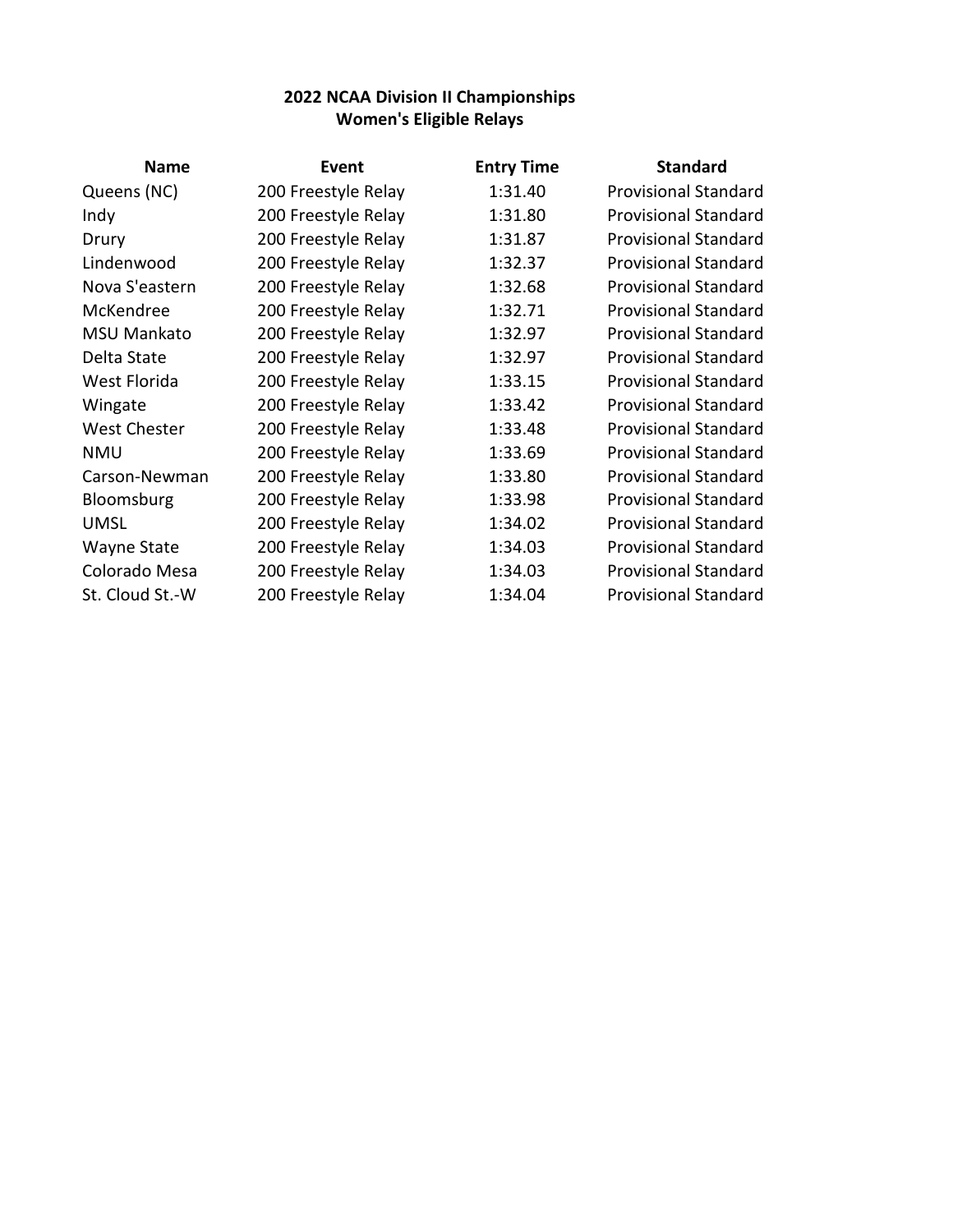| <b>Name</b>        | Event            | <b>Entry Time</b> | <b>Standard</b>             |
|--------------------|------------------|-------------------|-----------------------------|
| Nova S'eastern     | 400 Medley Relay | 3:37.18           | <b>Provisional Standard</b> |
| Queens (NC)        | 400 Medley Relay | 3:38.60           | <b>Provisional Standard</b> |
| Indy               | 400 Medley Relay | 3:39.49           | <b>Provisional Standard</b> |
| Drury              | 400 Medley Relay | 3:40.54           | <b>Provisional Standard</b> |
| West Chester       | 400 Medley Relay | 3:42.35           | <b>Provisional Standard</b> |
| Carson-Newman      | 400 Medley Relay | 3:42.60           | <b>Provisional Standard</b> |
| Simon Fraser       | 400 Medley Relay | 3:42.73           | <b>Provisional Standard</b> |
| <b>MSU Mankato</b> | 400 Medley Relay | 3:42.86           | <b>Provisional Standard</b> |
| <b>TAMPA</b>       | 400 Medley Relay | 3:42.90           | <b>Provisional Standard</b> |
| Lindenwood         | 400 Medley Relay | 3:43.59           | <b>Provisional Standard</b> |
| Lynn               | 400 Medley Relay | 3:44.57           | <b>Provisional Standard</b> |
| Delta State        | 400 Medley Relay | 3:45.13           | <b>Provisional Standard</b> |
| Colorado Mesa      | 400 Medley Relay | 3:45.22           | <b>Provisional Standard</b> |
| Florida Southern   | 400 Medley Relay | 3:45.58           | <b>Provisional Standard</b> |
| Saint Leo          | 400 Medley Relay | 3:45.84           | <b>Provisional Standard</b> |
| West Florida       | 400 Medley Relay | 3:45.88           | <b>Provisional Standard</b> |
| NMU                | 400 Medley Relay | 3:45.94           | <b>Provisional Standard</b> |